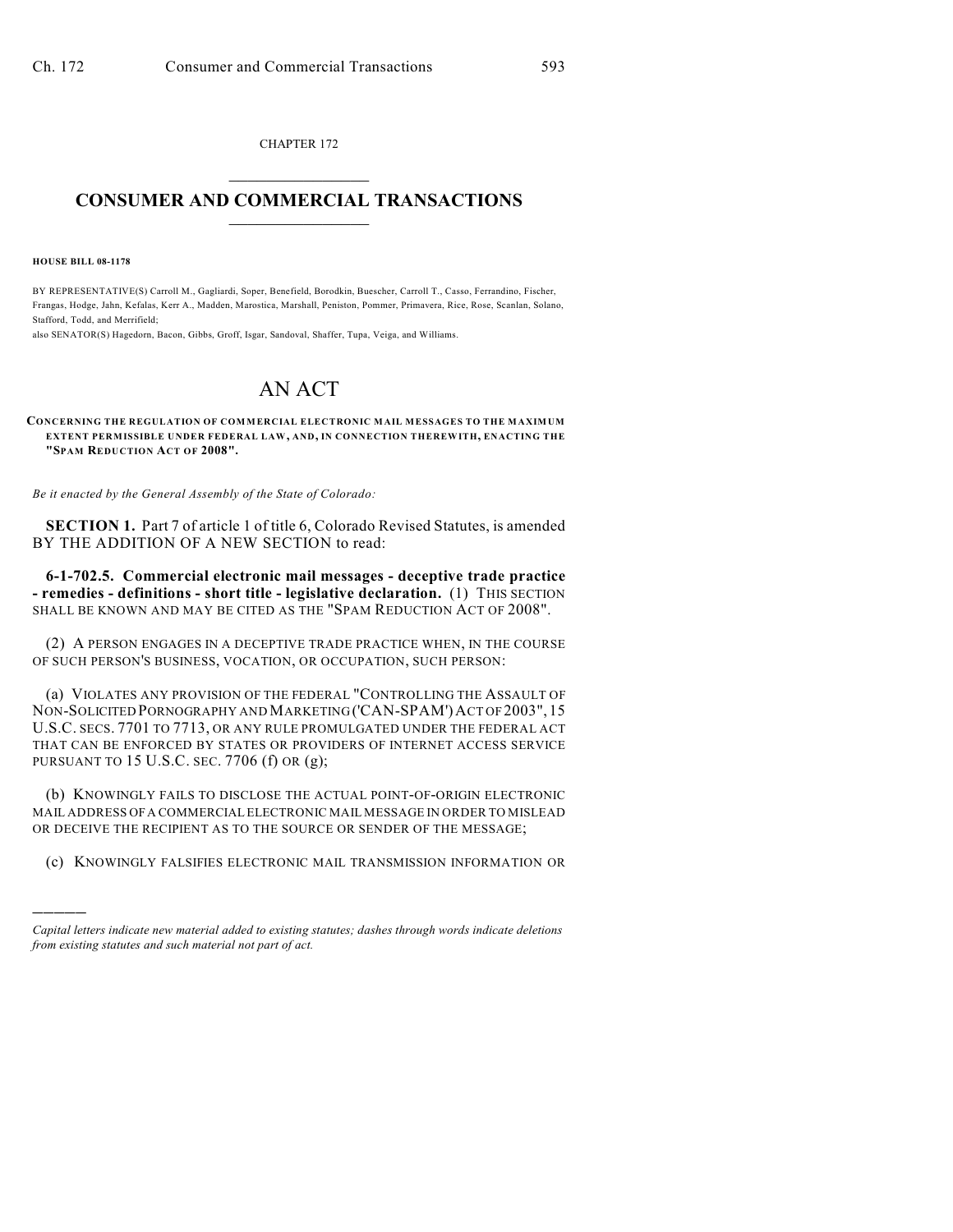OTHER ROUTING INFORMATION FOR A COMMERCIAL ELECTRONIC MAIL MESSAGE IN ORDER TO MISLEAD OR DECEIVE THE RECIPIENT AS TO THE SOURCE OR SENDER OF THE MESSAGE;

(d) KNOWINGLY USES A THIRD PARTY'S INTERNET ADDRESS OR DOMAIN NAME WITHOUT THE THIRD PARTY'S CONSENT FOR THE PURPOSES OF TRANSMITTING A COMMERCIAL ELECTRONIC MAIL MESSAGE; OR

(e) KNOWINGLY SENDS A COMMERCIAL ELECTRONIC MAIL MESSAGE TO ANY PERSON THAT HAS PREVIOUSLY GIVEN THE SENDER A DO-NOT-EMAIL DIRECTIVE UNDER 15 U.S.C. SEC. 7704 (a) (3) (A) OR PROVIDES THE ELECTRONIC MAIL ADDRESS OF ANY SUCH PERSON TO A THIRD PARTY FOR THE PURPOSE OF ENABLING THE THIRD PARTY TO SEND A COMMERCIAL ELECTRONIC MAIL MESSAGE, OTHER THAN PURSUANT TO AFFIRMATIVE CONSENT, TO THAT ELECTRONIC MAIL ADDRESS.

(3) AS USED IN THIS SECTION:

(a) "AFFIRMATIVE CONSENT" HAS THE SAME MEANING AS SET FORTH IN 15 U.S.C. SEC. 7702.

(b) "COMMERCIAL ELECTRONIC MAIL MESSAGE" HAS THE SAME MEANING AS SET FORTH IN 15 U.S.C. SEC. 7702.

(c) "ELECTRONIC MAIL SERVICE PROVIDER" MEANS A PROVIDER OF INTERNET ACCESS SERVICE, AS DEFINED IN 47 U.S.C. SEC. 231.

(d) "SENDER" HAS THE SAME MEANING AS SET FORTH IN 15 U.S.C. SEC. 7702.

(4) (a) IN THE CASE OF ANY VIOLATION OF THIS SECTION, AN ELECTRONIC MAIL SERVICE PROVIDER WHOSE NETWORK OR FACILITIES WERE USED IN THE TRANSMISSION OR ATTEMPTED TRANSMISSION OF A COMMERCIAL ELECTRONIC MAIL MESSAGE MAY FILE A CIVIL ACTION IN A COURT OF COMPETENT JURISDICTION AND MAY, UPON PROOF OF SUCH VIOLATION, RECOVER SUCH SUMS AS ARE ALLOWED UNDER THIS SUBSECTION (4).

(b) (I) IN ANY SUCH ACTION, IF THE ELECTRONIC MAIL SERVICE PROVIDER PREVAILS, THE PROVIDER SHALL BE ENTITLED TO ACTUAL DAMAGES. UPON A SHOWING THAT THE SENDER OF A COMMERCIAL ELECTRONIC MAIL MESSAGE VIOLATED ANY PROVISION OF THIS SECTION, WHETHER OR NOT THE VIOLATION RESULTED IN A FINANCIAL LOSS OR INJURY, THE ELECTRONIC MAIL SERVICE PROVIDER MAY RECOVER ATTORNEY FEES AND COSTS.

(II) IN ANY SUCH ACTION, IF THE ELECTRONIC MAIL SERVICE PROVIDER PREVAILS, THE PROVIDER IS ALSO ENTITLED TO RECOVER, AS PART OF THE JUDGMENT, STATUTORY DAMAGES IN THE AMOUNT OF ONE THOUSAND DOLLARS FOR EACH COMMERCIAL ELECTRONIC MAIL MESSAGE TRANSMITTED IN VIOLATION OF THIS SECTION; EXCEPT THAT THE TOTAL AMOUNT OF STATUTORY DAMAGES AWARDED AGAINST A SINGLE DEFENDANT BASED ON ONE TRANSACTION OR OCCURRENCE SHALL NOT EXCEED TEN MILLION DOLLARS.

(c) THE REMEDIES, DUTIES, PROHIBITIONS, AND PENALTIES OF THIS SUBSECTION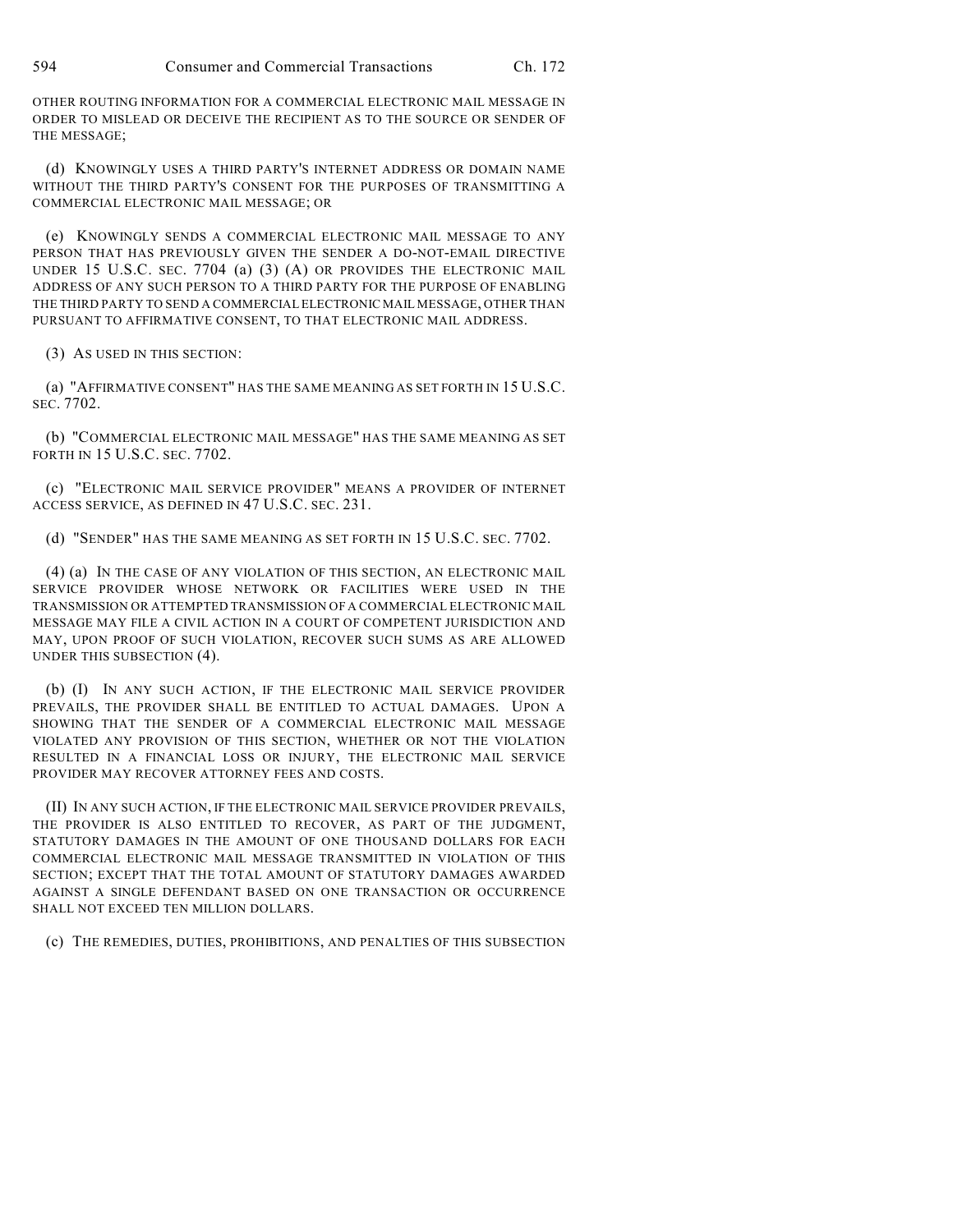(4) ARE NOT EXCLUSIVE AND ARE IN ADDITION TO ALL OTHER CAUSES OF ACTION, REMEDIES, AND PENALTIES PROVIDED BY LAW.

(d) AT THE REQUEST OF ANY PARTY TO AN ACTION BROUGHT PURSUANT TO THIS SUBSECTION (4), THE COURT MAY, IN ITS DISCRETION, CONDUCT ALL LEGAL PROCEEDINGS IN SUCH A WAY AS TO PROTECT THE SECRECY AND SECURITY OF ANY COMPUTER, COMPUTER NETWORK, COMPUTER DATA, OR COMPUTER SOFTWARE INVOLVED IN ORDER TO PREVENT POSSIBLE RECURRENCE OF THE SAME OR SIMILAR CONDUCT BY ANOTHER PERSON AND TO PROTECT THE TRADE SECRETS OF ANY PARTY.

(e) ELECTRONIC MAIL SERVICE PROVIDERS THAT ADOPT AND IMPLEMENT TERMS, CONDITIONS, OR TECHNICAL MEASURES IN GOOD FAITH TO PREVENT OR PROHIBIT THE ORIGINATION OR TRANSMISSION OF COMMERCIAL ELECTRONIC MAIL MESSAGES IN VIOLATION OF THIS SECTION SHALL BE IMMUNE FROM CIVIL LIABILITY FOR ANY SUCH ACTIONS, AND NO PROVISION OF THIS SECTION SHALL BE CONSTRUED TO CREATE ANY LIABILITY FOR SUCH ACTIONS.

(f) NO ELECTRONIC MAIL SERVICE PROVIDER SHALL BE LIABLE FOR THE MERE TRANSMISSION OF COMMERCIAL ELECTRONIC MAIL MESSAGES OVER THE PROVIDER'S COMPUTER NETWORK OR FACILITIES.

(g) THIS SECTION SHALL NOT BE CONSTRUED TO REQUIRE ANY ELECTRONIC MAIL SERVICE PROVIDER TO CARRY OR DELIVER ANY ELECTRONIC MAIL MERELY BECAUSE A SENDER COMPLIES WITH THE PROVISIONS OF THIS SECTION.

(h) THIS SECTION SHALL APPLY WHEN A COMMERCIAL ELECTRONIC MAIL MESSAGE IS SENT TO A COMPUTER LOCATED IN COLORADO OR TO AN ELECTRONIC MAIL ADDRESS THAT THE SENDER KNOWS, OR HAS REASON TO KNOW, IS HELD BY A COLORADO RESIDENT.

(5) (a) THE ATTORNEY GENERAL IS HEREBY SPECIFICALLY AUTHORIZED TO TAKE ALL ACTIONS AND INVOKE ALL REMEDIES AUTHORIZED UNDER 15 U.S.C. SEC. 7706 (f) TO ENFORCE THIS SECTION. SUCH ACTIONS AND REMEDIES ARE NOT EXCLUSIVE AND ARE IN ADDITION TO ALL OTHER CAUSES OF ACTION, REMEDIES, AND PENALTIES PROVIDED BY THIS ARTICLE AND ANY OTHER STATE OR FEDERAL LAW.

(b) THE ATTORNEY GENERAL IS ENCOURAGED TO AND MAY, IN HIS OR HER DISCRETION, COOPERATE WITH AN ELECTRONIC MAIL SERVICE PROVIDER IN AN ACTION BY SUCH PROVIDER UNDER 15 U.S.C. SEC. 7706 (g).

(6) THE GENERAL ASSEMBLY:

(a) FINDS THAT ALL VIOLATIONS OF THE FEDERAL "CAN-SPAM ACT OF 2003" ARE INHERENTLY FALSE AND DECEPTIVE;

(b) DETERMINES THAT FALSITY AND DECEPTION IN ANY PORTION OF A COMMERCIAL ELECTRONIC MAIL MESSAGE OR AN ATTACHMENT THERETO HARMS COLORADO CONSUMERS AND THREATENS COLORADO'S ECONOMY; AND

(c) DECLARES THAT THE INTENT OF THIS SECTION AND OF SECTION 18-5-308,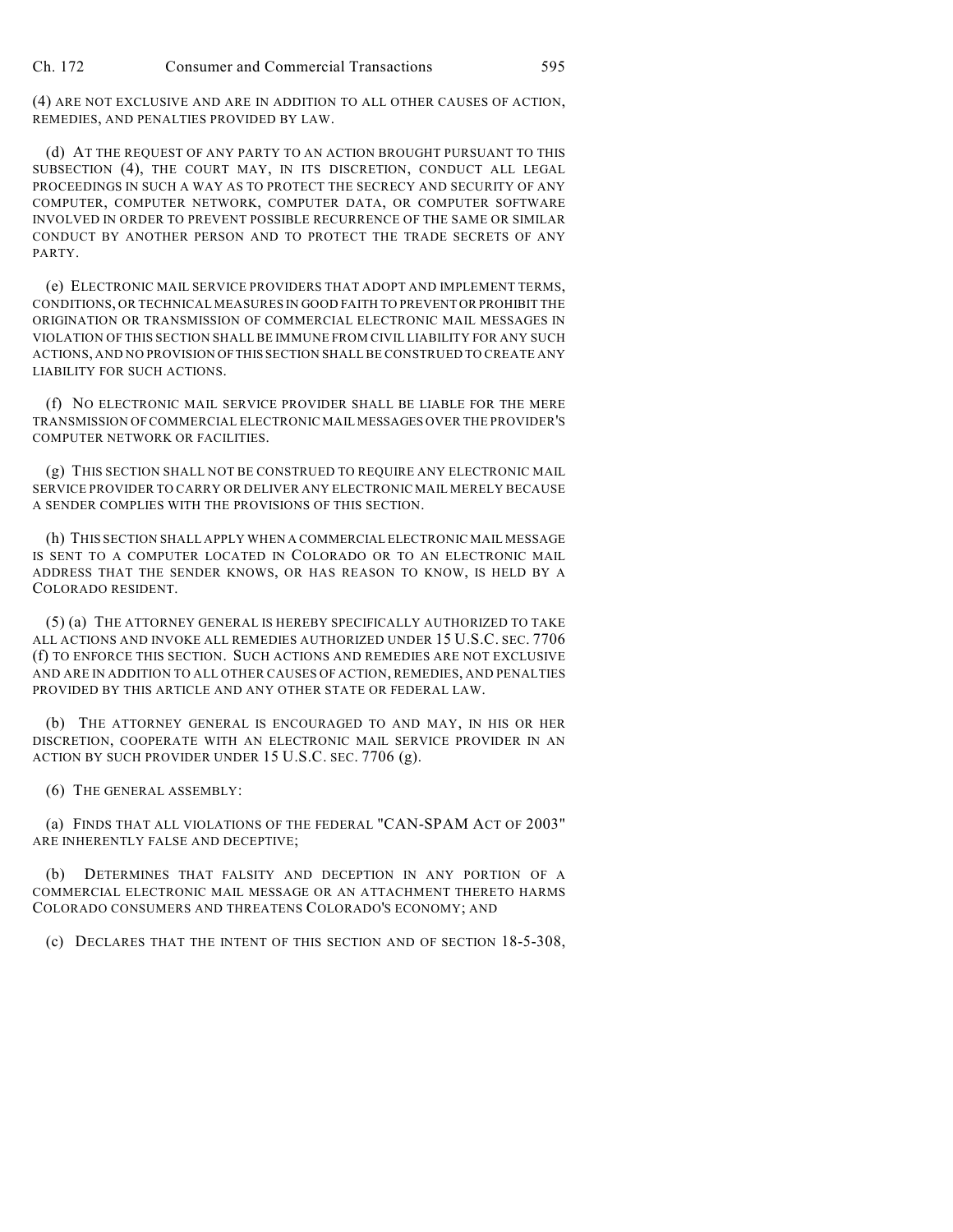C.R.S., IS TO EXERCISE STATE AUTHORITY IN A MANNER CONSISTENT WITH, AND TO THE MAXIMUM EXTENT PERMISSIBLE UNDER, THE FEDERAL PREEMPTION PROVISIONS OF 15 U.S.C. SEC. 7707 (b).

**SECTION 2.** Part 3 of article 5 of title 18, Colorado Revised Statutes, is amended BY THE ADDITION OF A NEW SECTION to read:

**18-5-308. Electronic mail fraud.** (1) A PERSON COMMITS ELECTRONIC MAIL FRAUD IF HE OR SHE VIOLATES ANY PROVISION OF 18 U.S.C. SEC. 1037 (a).

(2) THIS SECTION SHALL NOT APPLY TO A PROVIDER OF INTERNET ACCESS SERVICE, AS DEFINED IN 47 U.S.C. SEC. 231, WHO DOES NOT INITIATE THE COMMERCIAL ELECTRONIC MAIL MESSAGE.

(3) ELECTRONIC MAIL FRAUD IS A CLASS 2 MISDEMEANOR; EXCEPT THAT A SECOND OR SUBSEQUENT OFFENSE WITHIN TWO YEARS IS A CLASS 1 MISDEMEANOR.

**SECTION 3. Repeal.** Article 2.5 of title 6, Colorado Revised Statutes, is repealed.

**SECTION 4.** 13-6-105 (1) (f), Colorado Revised Statutes, is amended to read:

**13-6-105. Specific limits on civil jurisdiction.** (1) The county court shall have no civil jurisdiction except that specifically conferred upon it by law. In particular, it shall have no jurisdiction over the following matters:

(f) Original proceedings for the issuance of injunctions, except as provided in section 13-6-104 (5), except as required to enforce restrictive covenants on residential property and to enforce the provisions of article 2.5 of title 6 SECTION 6-1-702.5 C.R.S., and except as otherwise specifically authorized in this article or, if there is no authorization, by rule of the Colorado supreme court.

**SECTION 5.** 13-6-403 (2) (h) (II), Colorado Revised Statutes, is amended to read:

**13-6-403. Jurisdiction of small claims court - limitations.** (2) The small claims court shall have no jurisdiction except that specifically conferred upon it by law. In particular, it shall have no jurisdiction over the following matters:

(h) Actions involving injunctive relief, except as required to:

(II) Enforce the provisions of article  $2.5$  of title 6 SECTION 6-1-702.5, C.R.S.;

**SECTION 6. Severability.** If any provision of this act or the application thereof to any person or circumstances is held invalid, such invalidity shall not affect other provisions or applications of the act which can be given effect without the invalid provision or application, and to this end the provisions of this act are declared to be severable.

**SECTION 7. Effective date - applicability.** (1) This act shall take effect at 12:01 a.m. on the day following the expiration of the ninety-day period after final